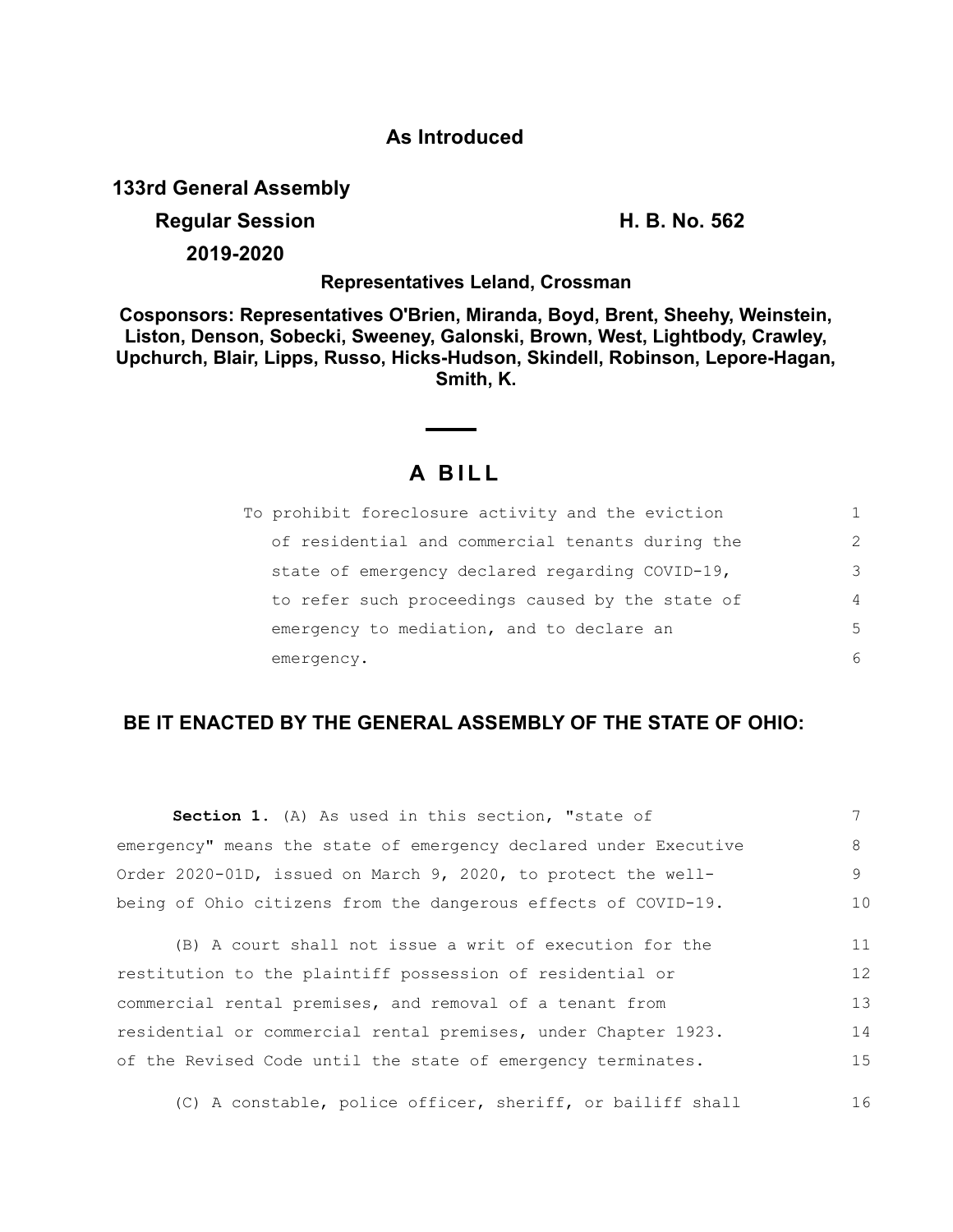not execute a writ of execution issued for the restitution of residential or commercial premises under section 1923.14 of the Revised Code or related provisions, until the state of emergency terminates. 17 18 19 20

(D) A plaintiff that files a complaint for the restitution to the plaintiff of possession of residential or commercial rental premises prior to or during the state of emergency and receives a writ of execution to that effect after the state of emergency terminates shall not be entitled to rental amounts that went unpaid during the state of emergency. 21 23 24 25 26

**Section 2.** (A) As used in this section, "state of emergency" means the state of emergency declared under Executive Order 2020-01D, issued on March 9, 2020, to protect the wellbeing of Ohio citizens from the dangerous effects of COVID-19. 27 28 29 30

(B) A court shall not conduct any business pertaining to foreclosure on a residential or commercial property during the state of emergency. During the state of emergency, courts shall: 31 32 33

```
(1) Refuse to accept complaints and other pleadings
seeking to commence foreclosure actions;
                                                                             34
                                                                             35
```
(2) Stay all pending foreclosure actions;

(3) Refuse to accept all motions or other pleadings seeking writs of execution on judgments in foreclosure actions; 37 38

```
(4) Stay all judicial sales and sales by private selling
officers; 
                                                                              39
                                                                              40
```
(5) Defer confirming any pending judicial sales.

(C) Notwithstanding any contrary provision of law, any period of limitation relating to a foreclosure action shall be tolled for the duration of the state of emergency. 42 43 44

22

36

41